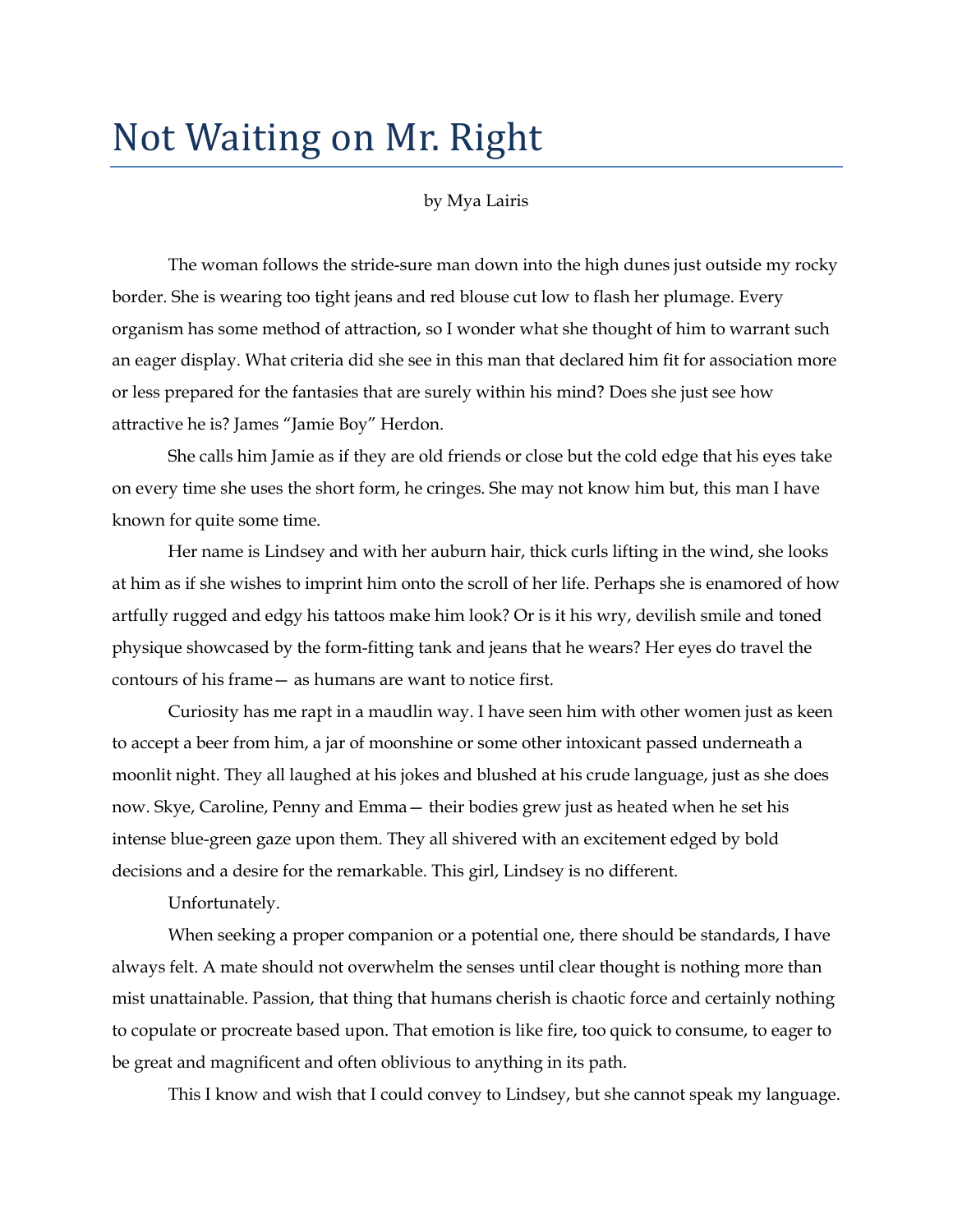She looks at Jamie Boy hungrily as she bops her head to the loud bass and twang of the blues band coming from his truck. The vehicle"s headlights provide some measure of illumination for the green disco that she sways in. Against the auditory backdrop of singer crying of her need for a *good man,* Lindsey giggles. She spills her beer after too sharp of a hip swagger.

Jamie Boy swiftly provides her with another from a case that he has brought with them.

In her eyes, I can see that she wishes to copulate. I can detect her scent, just lightly under her flowery perfume and the rich yeasty smell of beer. I can see everything except calculations of anything past this night. Is the compulsion to mate so strong and bright that blinds her?

*But you are a breeder*, I try to remind her, rippling as I do so. This male is not the right one. He is not the prince I see reflected in her eyes. Yes. He will lay her down, slide inside of Lindsey and perhaps even pull the breath from her lungs; however his seed is foul, tainted. His smile is a trick.

She doesn't even acknowledge the frog the croaks when my waters churn about him.

Of course Jamie Boy doesn"t either. Instead he shimmies up to Lindsey"s side and slips his arm around her waist. He shows her that he too can dance. She downs her beer eagerly then, not missing a drop in an effort to maintain a two-step that will surely be indicative of their festive future together.

I roil.

How could she not have noticed that he is a selfish man? Every time she blinks or looks away from him, the mask falls and what it reveals is nothing short of destruction. Even if she did not seek a companion for her future, he should never have been a selection, not even for the night.

She might have noticed his caliber if she were cautious or even patient but she is neither. This is their first date and already she is alone with him at the creatures' light. Darkness, even when illuminated by moon or Ford pickup trucks is not a time for humans and their poor eyesight.

Again a breeder should know better.

The song ends and a lesser known tune without the right tempo begins, giving the dancers an excuse to rest. Jamie gently plops down on the grassy shore, his chest heaving but his smile broad.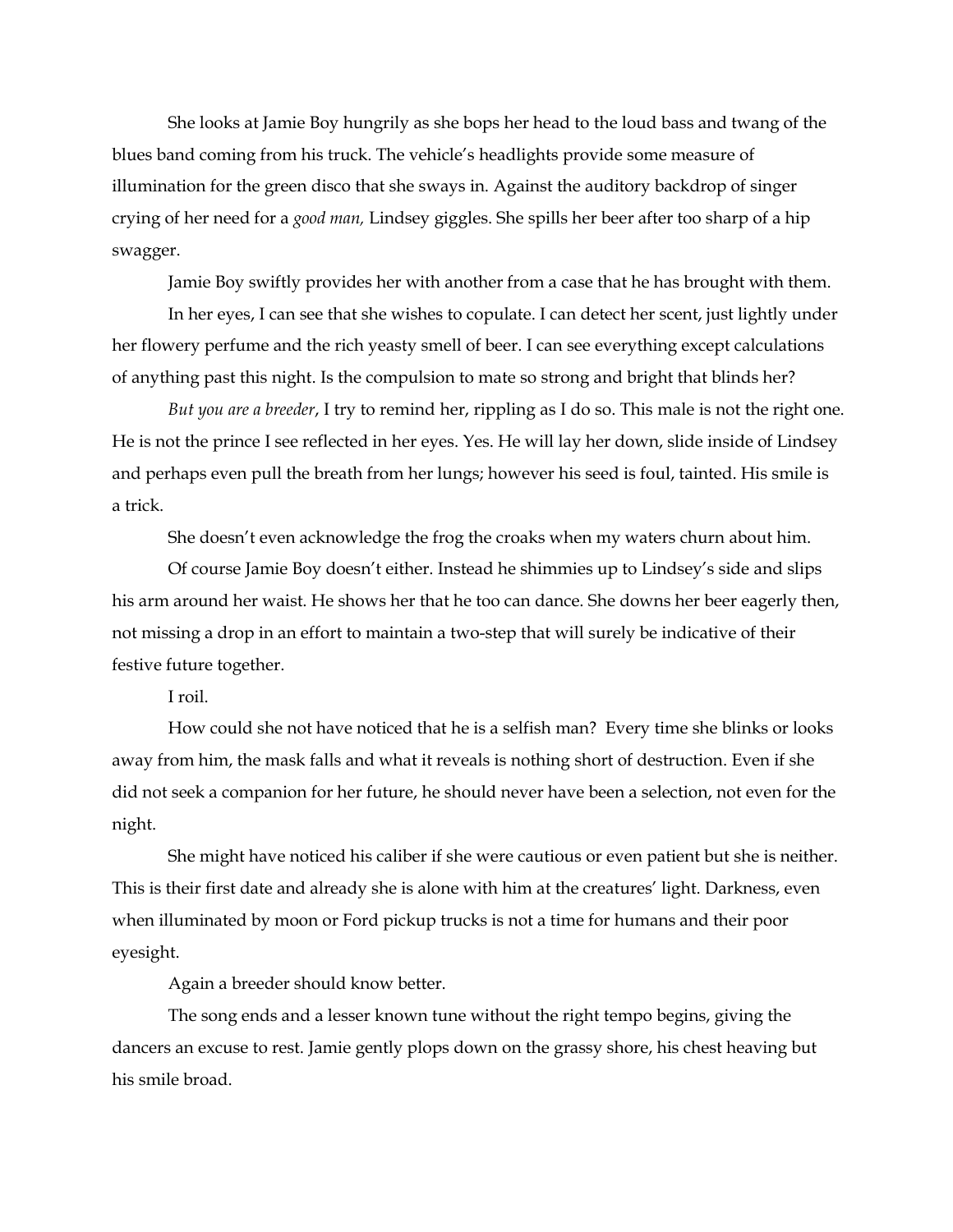Lindsey joins him without a thought as to what legions live within the dark green covering. When she thinks that he is not looking, she tugs down her shirt, as if her chest were not amply displayed. They get fresh beers.

"Damn girl, you can move. Just knew you were the girl for me the moment that I laid eyes on you. Actin' all shy and shit."

"I"m not shy. I"m just not easy."

Oh but I would have laughed if I could, but an owl does it for me, not far away in the trees.

Jamie Boy rears his head back and examines her face. His gaze lingers for a moment on her crimson red lips as if he is fascinated by the color. "I think you're scared that's what I think," he says after a moment.

She holds her head up stoutly. "If I were I would never have agreed to this—whatever this is."

"It"s nature baby. That"s what it is, a beautiful night about to be a spectacular night. The lake, the moon, the stars…"

Truthfully, I doubt if he has ever noticed anything of the like. Even as he speaks of his surroundings, his focus is solely upon Lindsey.

Some females adore that I suppose.

Lindsey cracks as he scoots closer to her, until their hips are nearly touching. She does observe the night sky, the ambivalent insects carrying on their own courtship dances and then her eyes settle upon me. "How did you find this place," she murmurs.

"Sommerset Lake? Oh, I"ve been coming here for years. Used to come here fishing with my daddy. Best fishing spot in Maryland. Good sized fish. Bass, Trout, crappie, some cat too."

"Catfish?"

"Yeah. Got those, baby."

While he regales her with tales of his greatest catches, I muse upon the irony of the past. Yes, he was a great fisherman even then. Jamie Boy was a child of six when his father first instructed him about fish, bait and currents. But the older man taught him little more than what he needed to start. The lesson happened only once. Jamie Boy taught himself how to catch. While his father napped drunkenly upon the shore, Jamie Boy learned all about lures, casting and especially bait.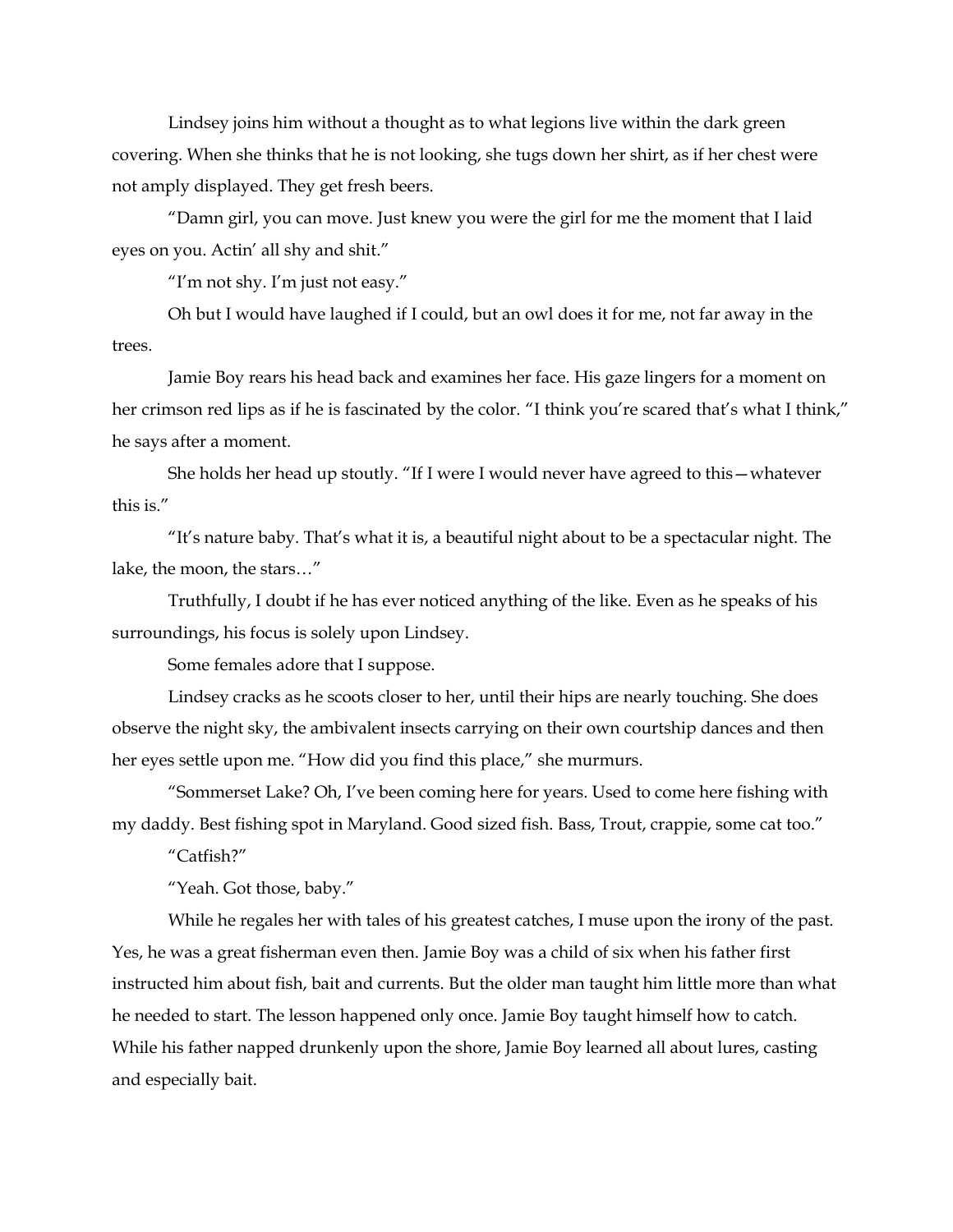I lost many to his wiles. So when Lindsey is pliable with drink and the laughter has ceased, I recognized the tick of a reel about to be drawn in.

Jamie Boy sidles up next to her and shows her a pipe filled with sparkling crystals. I become still. Familiarity with this scene makes me sad.

He places the tip to his lips to show her that his offer is no trick, and that perhaps it is something that they will enjoy together. Surely it is nothing that Jamie Boy himself cannot endure and certainly nothing nefarious that might ruin her life.

I do not move with hope when Lindsey says no, because I see him sliding his arm about her, whispering into her ear, kissing her neck and assuring her that everything will be fine. He is flower spewing pollen that bees can ignore but never for long.

That is not charm and it is not seduction, I groan inwardly and ripples radiate out softly at my action.

She declines him several times, no more or less than any of the others did. But then she submits, taking the pipe from him and allowing him to light it for her.

No he is not proper mating material but she is soon too weighted down by euphoria to care. She ingests the drug and exhales heavy plumes of toxicity that would damage the cells of any life she attempted to create, poison the very furnace that could germinate another doleful girl or roguish male… to take after his father. The possibilities for disfiguration, for impairment, or illness are not taken into consideration.

Perhaps the only thing that was every really noted was the thick, healthy black hair, hooded mischievous eye that drift between blue and green or was it the dragons and skulls etched brightly on his biceps and along the column of his throat.

There are more than enough runes and sigils of warning before her, but these young, human children do not remember even the simplest lessons their ancestors did.

Jamie Boy and Lindsey smoke, like little worshippers of my cousin Fire. They imitate his bravado, his gluttonous hunger and deliriously wicked revelry. They are so like him that even after the couple lies down among the grass; I swear that I can see sparks: pale, pinkish-brown flames flickering as they slither and collide together.

But what I actually see is only flashes of naked skin as two become one writhing in sync. I muse upon the concept ruefully as everything in nature is connected. Two flames can join; earth certainly can cascade and meld. And at the corner of my consciousness, I dream of great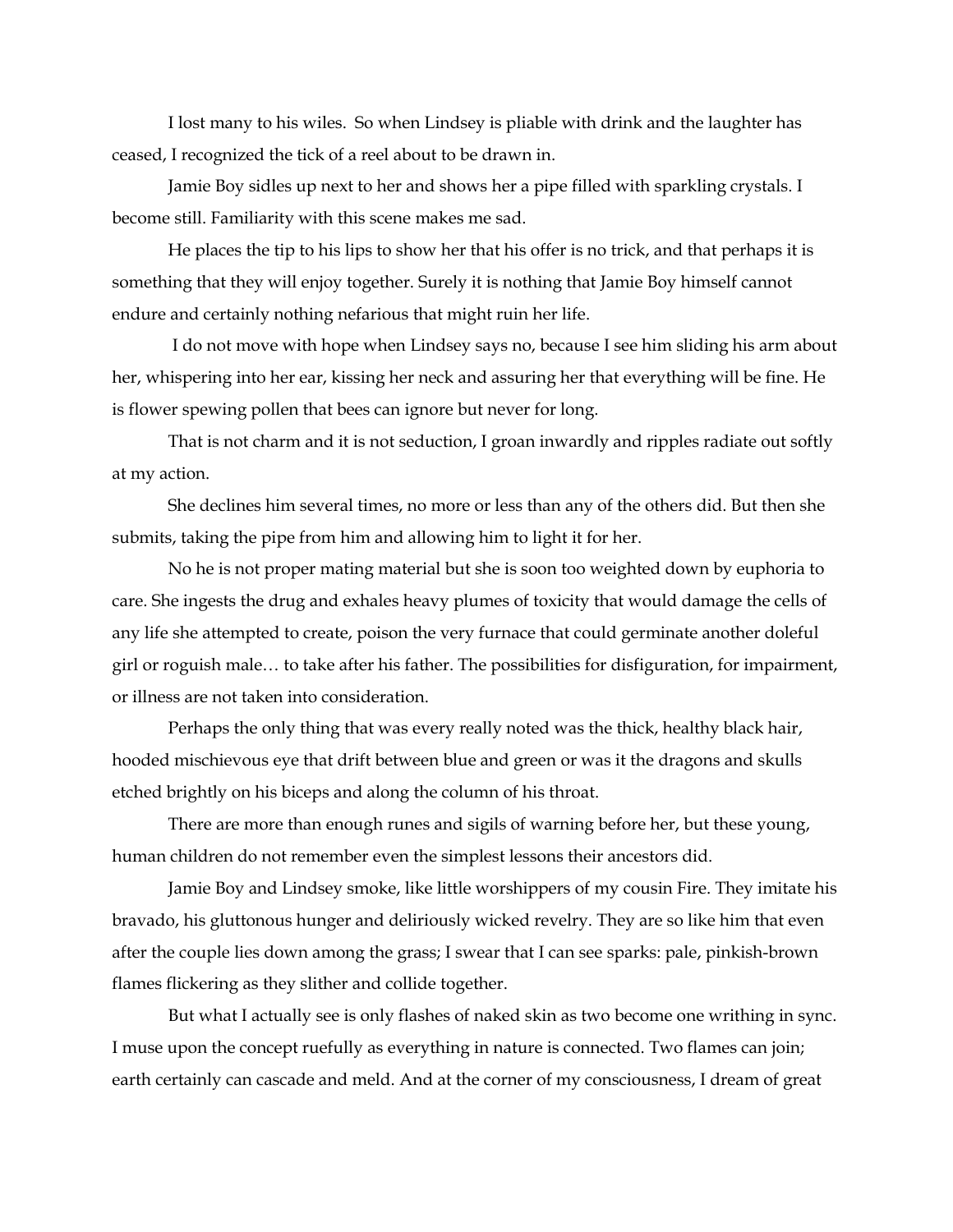leviathan oceans and brooding seas. A river or two perhaps could meld into a greater body… a lake could be free to flow.

"You wanna be girl? I want you to be," he whispers, his voice carrying out to me upon the wind.

I imagine that he is speaking to me, courting me. So many times I have heard his voice at my shores speaking those words, and I pretend that he is the coy one, that he toys with other girls to show me his prowess, but his true purpose is far too selfish.

He doesn't dream of futures or creation. He never did. I suspected it from the moment I first laid eyes upon him fishing with his father. Even then he took too much glee in the struggles of fish upon hooks.

And Lindsey is his catch.

Jamie Boy wears the illusion of care, lovingly guiding her down upon the grass. He peels away her clothing gently, kissing each patch of flesh that he reveals as if paying homage.

Lindsey wraps her arms about him, lifts her body to him as a gift. She is under his spell in a matter of a few humid seconds; so much so that she does not understand why he thwarts every attempt she makes to worship him in kind.

He is able to shed her clothes, to linger upon the depression between her breasts, the length of her neck, the curve of a thigh, but *she* is allowed to do no more than have her hands upon his shoulders a few inches below his neck and no further than his elbows.

It is all there for me to see even if she cannot. He unveils her first and fully upon the grass, pausing to memorize her nudity, her flat belly and rounded breasts, all the things that he will soon consume.

And she reaches up to stroke his cheek with a gratitude that is heartbreaking for the fantasy of love she must imagine him to be displaying.

He brushes her hand away and gives yet another blaring sign of warning in a time when they are useless. Jamie Boy does not strip his clothing away. He never does. While he moves her bare thighs apart, it is only to make room for his denim-clad hips, and the turgid, cock he has swiftly released from the opening of his jeans.

Lindsey cries out when he enters her, sudden and harsh. Confusion ripples across her features as it did for each of his prey. The shock of his invasion seems explained away in seconds, not as a fearful attack but as raging passion. His urgent, consuming pace must seem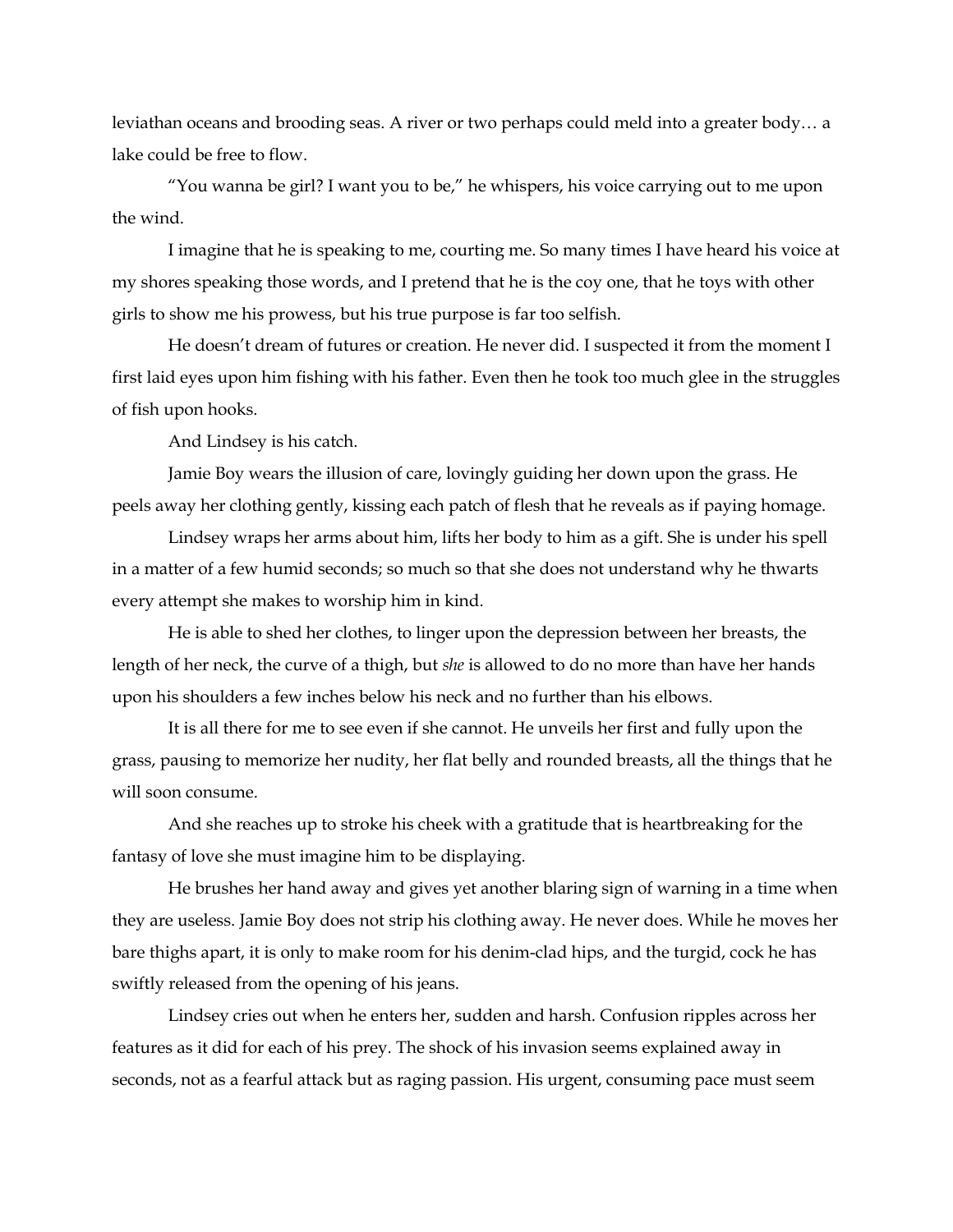like magic, inspiring beads of perspiration, electrical pulses within nerve endings, staggering pulses and gasps from Lindsey"s lips.

He is not as quick as he once was. Jamie Boy has learned about endurance and stamina. He is hard and fast only up to the pinnacle of his desire. He has learned to seize his orgasm, push it down into submission; once, twice… at the fourth twitching pinnacle of his body"s delight, he succumbs.

She has broken before him several times, able to do little more than cling to the grass and gaze up at the stars.

She looks happy, her cheeks glowing in the ethereal light. Her breathing settles down to weakened, sated gasps and she is able to wrap her arms about him for a moment at least.

When he slides off of her and sits up, I see Jamie Boy lift the cuff of his pants. From a sheath in his boots, he draws the thin, filet knife out. I look away. Metal is a treat, a leisurely snack to me savored over time and yet when I hear the gasp and shriek, I recall its other purpose.

She lashes out at him hard, defiant. She sobers in that brilliant moment of acknowledging the gift that life is and valuing it finally. But he is much too experienced in destruction to note a slap against the face.

Lindsey scrambles away from him and up to her feet, but Jamie Boy is fast. That physique that she admired so much was trained for speed, honed to be that of a predator and I can do nothing but watch as he rises up behind her. She gets no more than a foot away before he seizes her from behind, presses his body against hers and drags the knife across her throat.

It is over. The dreams that might have been stirring in the seed that has not even dried upon her thighs yet are dying. I presume she might try one last bolt, try to fight or that she might attempt to flee but Jamie will reel her in. He is an expert.

And then a miracle happens.

Eight females, breeders, ran from me. One who had been stabbed in her lung had attempted to run back to the truck, another who was slightly more observant, had managed to run all the way to the dirt road before Jamie Boy ran her down. Emma, the poor thing ran into the trunk of tree.

I know why they chose their paths away from me. They yearned to escape the nightmare of their poor choice and return back to civilization any way that they could. I find their bodies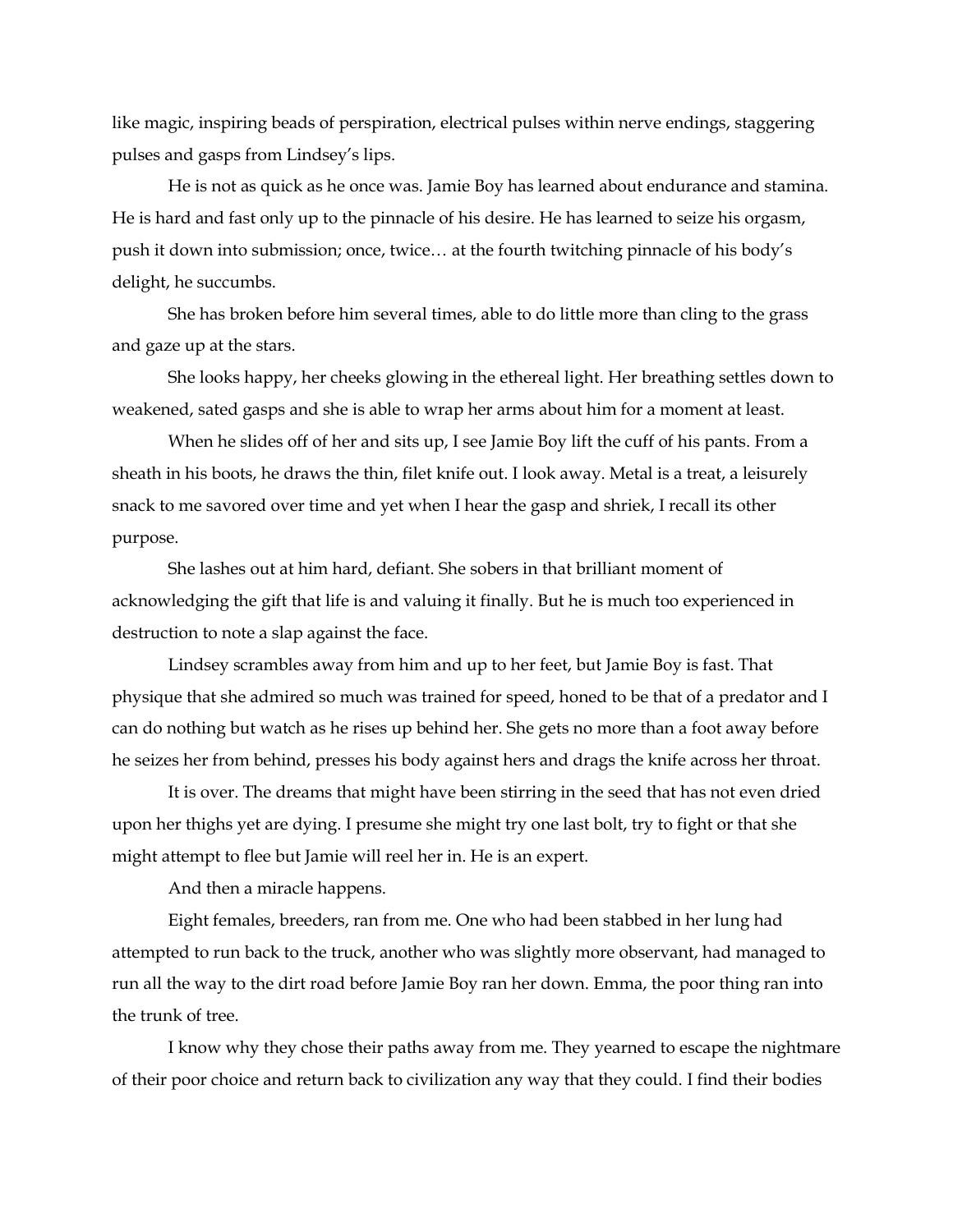eventually but my children have usually left only scraps and bones. Not enough nutrition for me to savor…

But Lindsey astounds me, the heartbreak in her eyes implies that there is little for her to return to and nowhere that she could flee that she would feel safe. She looks out towards me and she moves forward.

She stumbles within my waters and I can almost hear the desperate cry of "sister, help me,' as she staggers in my shallows. She has her hand at her throat, trying to retain her red essence, bubbling as it spills from beneath her hands, through her fingertips and into me.

'Come child. Little sister of mine,' I reply with shallow eddies, making her path easy.

She wades out into my embrace, casting fearful looks towards the predatory stalking behind her as if he might take pity and allow her to die peacefully within my arms rather that painfully cradled by a being of macabre pleasure.

But he has no such nothing, scowling at me for having allowed her to move so easily.

I should be filled with happiness when he does move to rocky edges of my body, his foot breaking through my surface. He had always been so careful before to keep his distance. Yet lust for destruction is the habit that infects his blood far more than narcotics and it overrules any caution he might have considered. I observe him, but my true attention is on Lindsey. She is just one of many that this man has ruined, but the first to look to me for help, to silently plead with eyes filled with dashed dreams.

I welcome her into my depths even though she was not the one I wanted.

Jamie Boy saunters after her, gloating as no natural predator truly ever would. Her death will not be meaningful sustenance for him or his progeny. There is no purpose to it other than ecstasy of destruction. He wants to feel power, wants to witness her dying light and unraveled release.

She falls and he rushes against my strengthening current to get to her.

I make it difficult for him. The weeds that line my bottom reach out to entangle his feet, to wind around his ankles.

"Fuck," he sneers, his former glee dissolving as his prize regains her feet and moves further away. She is nearly chest deep, and has given up on trying to contain the flow of her life. To me it seems as if she wants release.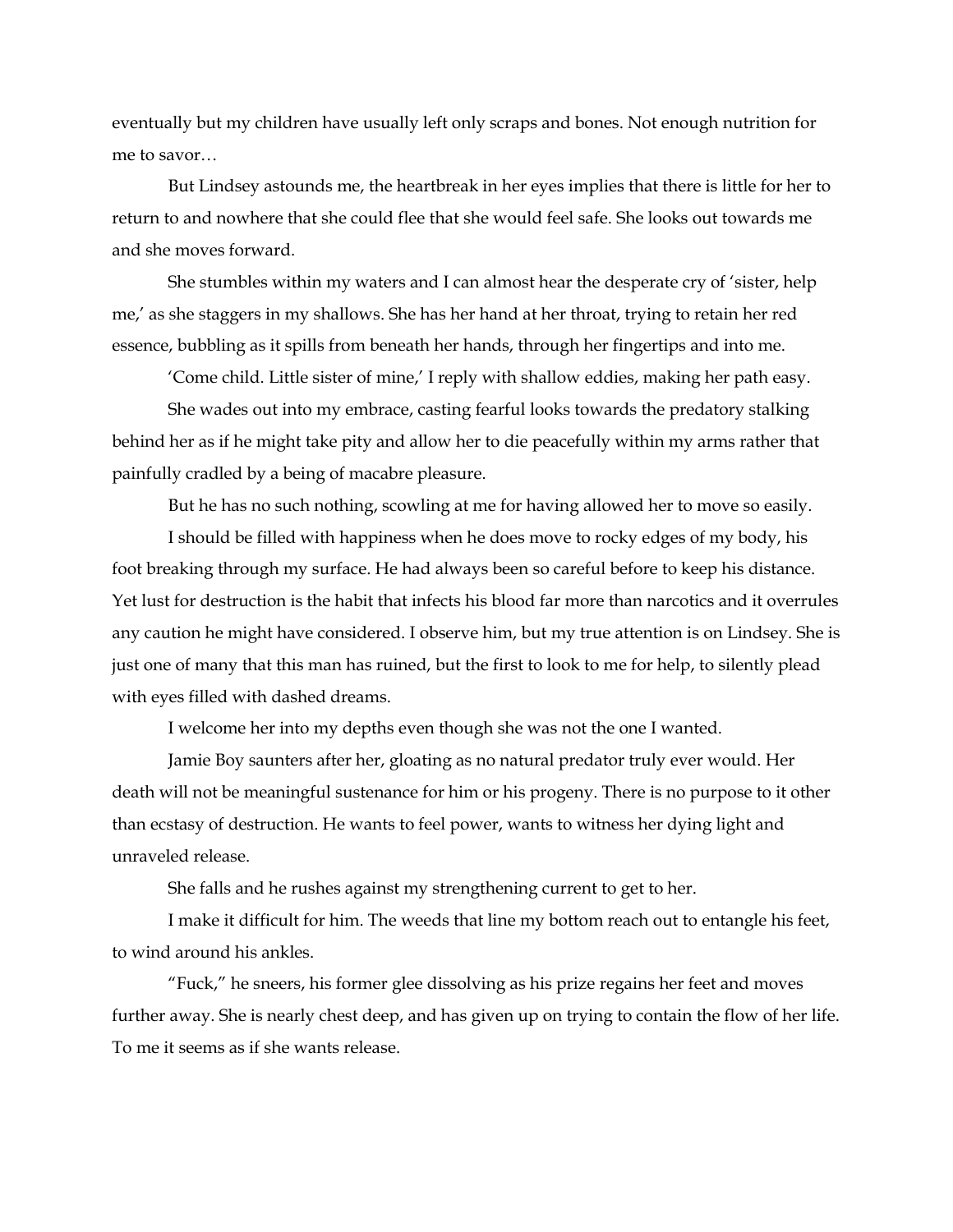She has set her eyes up to the moon and I see that is where she has set her hopes and aspirations. Such a smooth transition from dreams of a fleshy future to the magnificence of the only true suitor that will always welcome her, the deity of stars far older than me, that have seen it all that birthed us all and that we shall return to.

Her hand falls away from her throat and her eyelids flutter closed as she goes to her knees and lowers herself beneath my surface. I feel her weight just as surely as I can discern her taste, the salt of her tears and the essence of her soul.

Her flesh reveals its quality. She would have been strong. Her children would have been strong, and healthy. But all that she was it to become mine now. I will honor her as best as I can. Her body will be a palace. I will try to preserve her beauty for as long as I can and after her bones are cleaned they will be pillars, coves, and sanctuary for so many.

My attention returns back to Jamie Boy, and his eyes scour my surface as if he could force me to release her by sheer will alone.

He is not fire and I am not seduced or intimidated. There is no need for me to be coy or suspicious of his motives, no need for me to discern his potential as a mate or his genetic background for the fruition of my offspring. He is exactly what I want and need.

He yanks against the tips of my many fingers, looking back to the shore. Frustration wrinkles his features as he jerks one leg free only to discover it recaptured before he can take another step. Crickets, frogs, birds of the night cheer, croak and twitter around me, cajoling me for my choice, but their criticism is irrelevant to me.

Jamie Boy fights and his strength is impressive. All of that fire, that energy he has generated with plans for destruction will be useful to me, will be perfect breeding material for my children and although the creatures of the night protest my choice, so many of them were products of even worse sires.

He fumes and perhaps he is wondering what tangle of weeds his foot has gotten caught in. Bending down, he grabs hold of my fronds and tries to yank them from their hold. He manages to break a few of my tendrils, stagger a foot or two forward, but by then the gentle courting stage is over. My soft loamy mud sucks upon his body and he knows then that it is no wild copse of wetland vegetation that has him.

His first few cries are raw, primal and defiant. Impressive, but there is little opportunity for me to enjoy them as he succumbs to my tugging hold, succumbing to my muddy will.